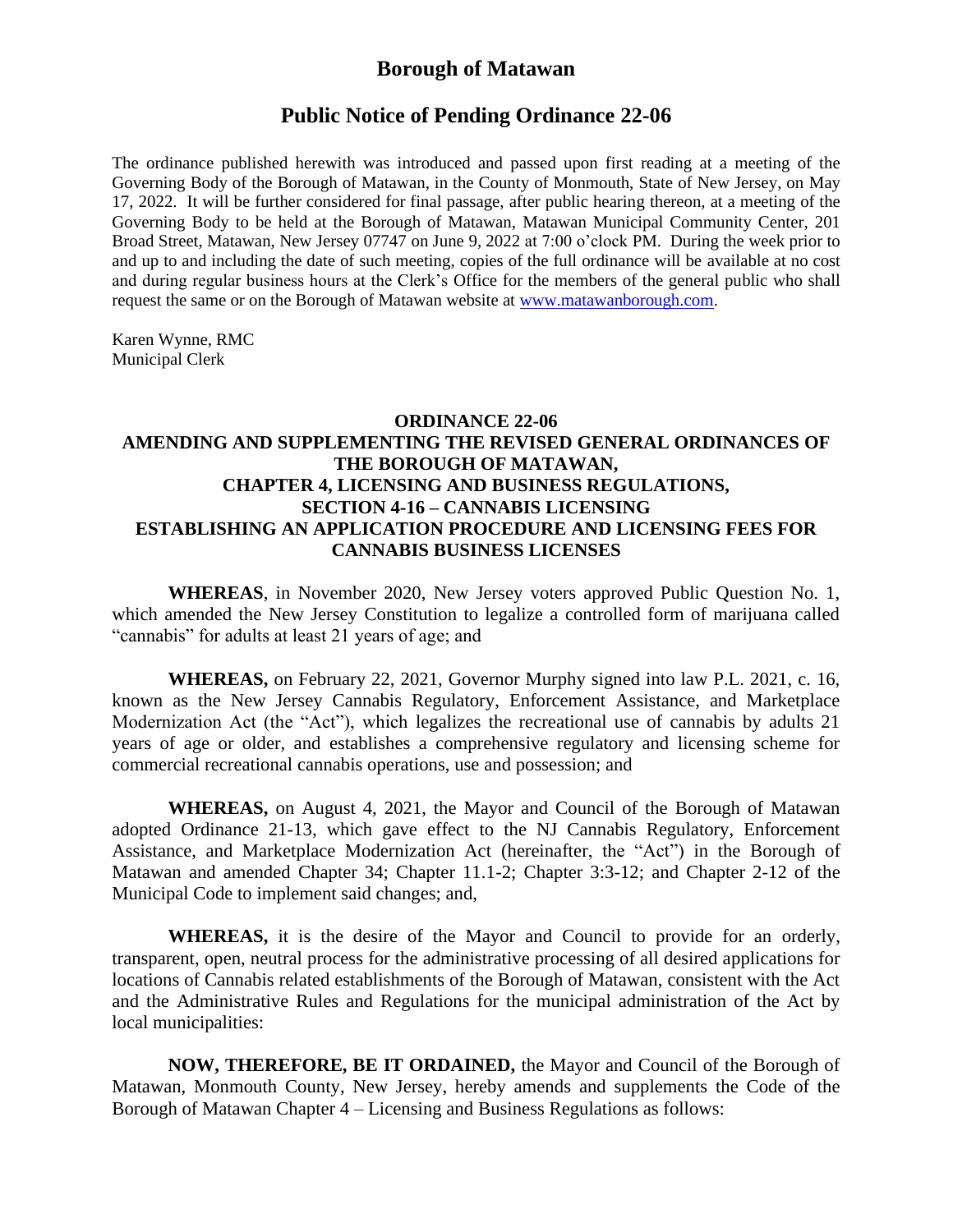#### **SECTION 4-16: CANNABIS LICENSING**

- a) Each application shall be submitted in writing to the Office of the Clerk of the Borough of Matawan. Each Application for a license shall include a "Retail Cannabis Endorsement Application Scoring Matrix" attached herewith to this Ordinance as Exhibit A; which shall be adopted by the Council and be part of every application for a Cannabis license application requested by any person or entity. Said "Exhibit A" shall be submitted by all applicants as part of the Licensing review application process. Failure to submit the "Exhibit A" shall constitute a material defect in any submitted application.
- b) The Borough Clerk shall publish a "Retail Cannabis Endorsement Application" that shall be adopted by Resolution upon the passage of the within Ordinance. The application shall accompany any request for the issuance of a Cannabis License in the Borough of Matawan.
- c) The application fee payable to the Borough of Matawan for a Cannabis License under the within Ordinance shall be a non-refundable fee of \$2,000.00 to be submitted by Bank check or Certified check upon submission of the application. In addition to the non-refundable application fee, each applicant shall submit a Registration Fee to the Borough of Matawan at the time of application in the amount of \$10,000. The Registration fee of \$10,000.00 shall be refunded to the applicant should the applicant be unsuccessful in obtaining a State or other administrative license for the business in the Borough of Matawan.
- d) The license of any approved Cannabis business must be renewed yearly. All Cannabis licenses shall be subject to a renewal fee of \$2,500.00 due on December  $31<sup>st</sup>$ of every year at Midnight. The termination of licenses as a result of nonpayment of renewal fees shall be subject to the provision of Chapter 4, Section 4-1 – General Provisions, et seq.

BE IT FURTHER ORDAINED, in the event of any inconsistencies between the provisions of this Ordinance and any prior Ordinance of the Borough, the provisions hereof shall be determined to govern. All other parts, portions and provisions of the Revised General Ordinances of the Borough of Matawan are ratified and confirmed, except where inconsistent with the terms hereof.

**BE IT FURTHER ORDAINED,** by the Governing Body of the Borough of Matawan that this Ordinance shall take effect immediately upon passage, adoption and publication according in accordance with the laws of the State of New Jersey.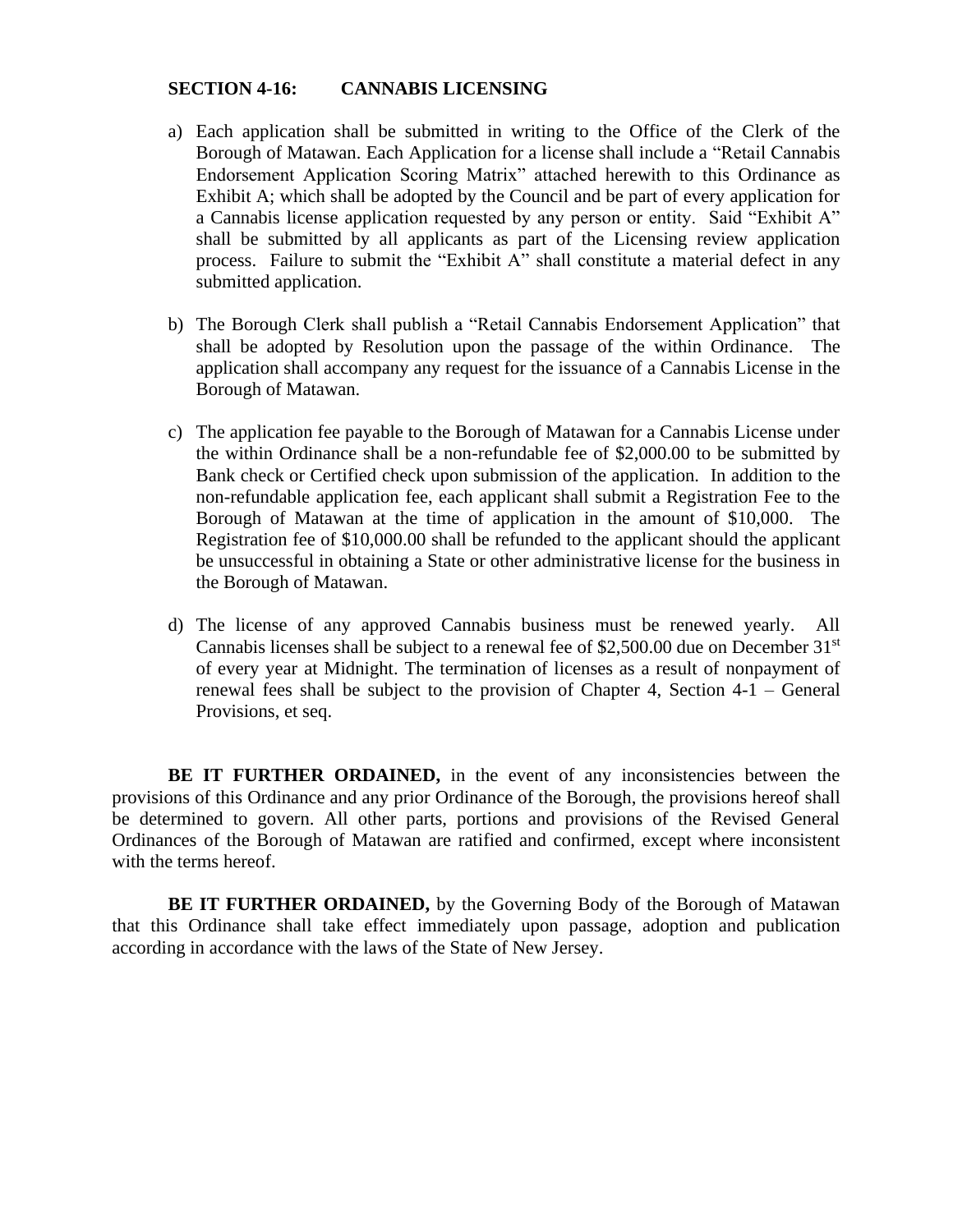## **EXHIBIT A**

# **RETAIL CANNABIS ENDORESEMENT APPLICATION SCORING MATRIX**

Applicant Name (legal name of business)

Application Number

Reviewer and Date Reviewed

Address of Proposed Matawan Retail Cannabis Location

In order to consider endorsement by Borough Council, an applicant must provide documented proof that they have secured a location AND receive a minimum of 75 total points on the scoring matrix on the following page. Failure to meet these two criteria will be render the application as failed.

A blank copy of this document will be provided to each applicant for informational purposes only. Only authorized Borough staff can complete this document.